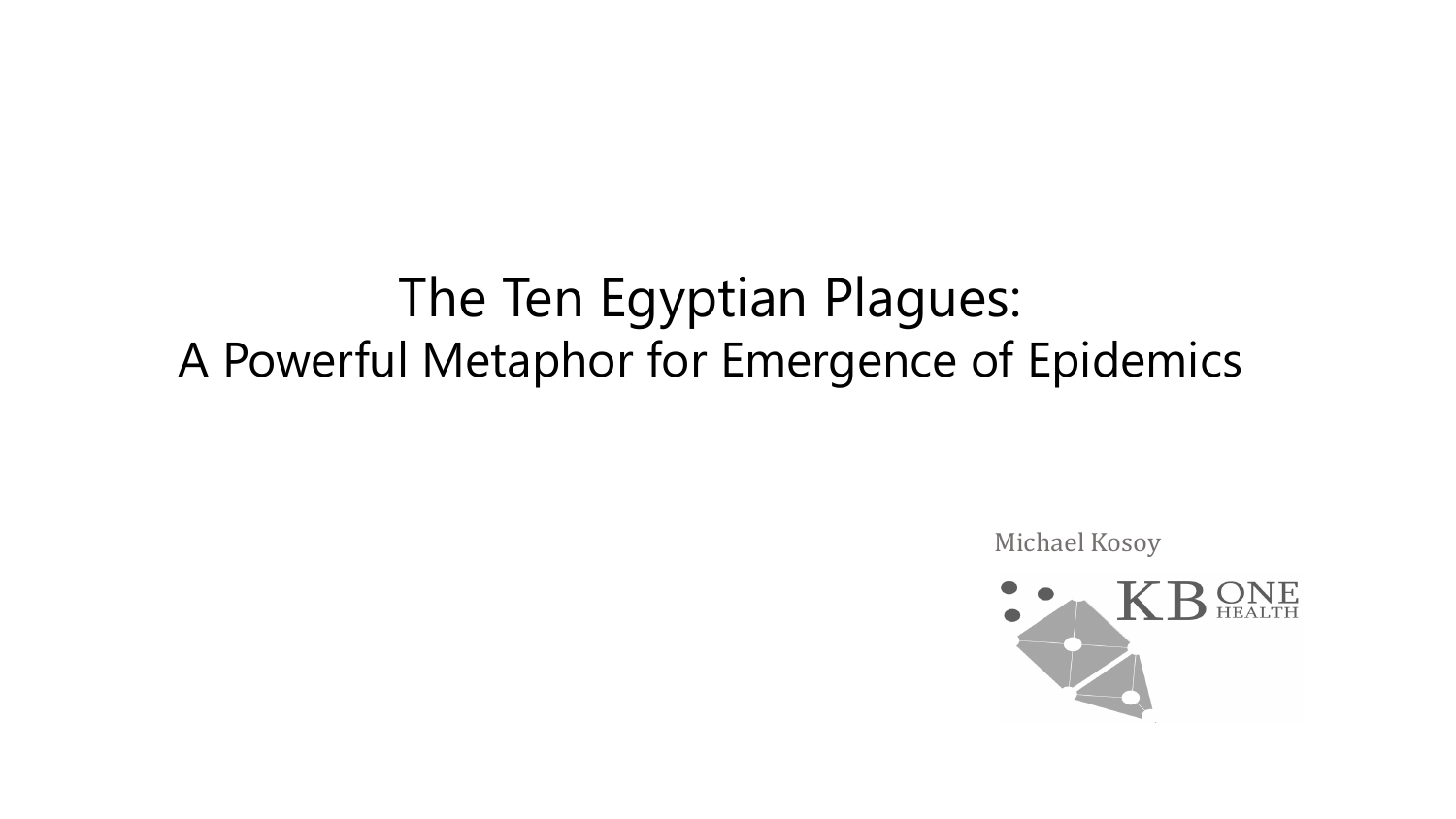## When does plague start? What is the time of epidemics?

### **Plague epidemic is a process, not a static state**

Sergei Meyen (the paleontologist):

- $\checkmark$  Time is a set of phases of individual variability ordered by nature
- $\checkmark$  Time represents quality (type) and only then quantity
- $\checkmark$  Time is a change of a biological object
- The change leaves "*footprints*", which can be used for the reconstruction

Nilton Bonder (the Brazilian rabbi):

- $\checkmark$  Time can only be measured through transformation of the form
- $\checkmark$  Time is a function of purpose
- $\checkmark$  Time is nothing more than a direction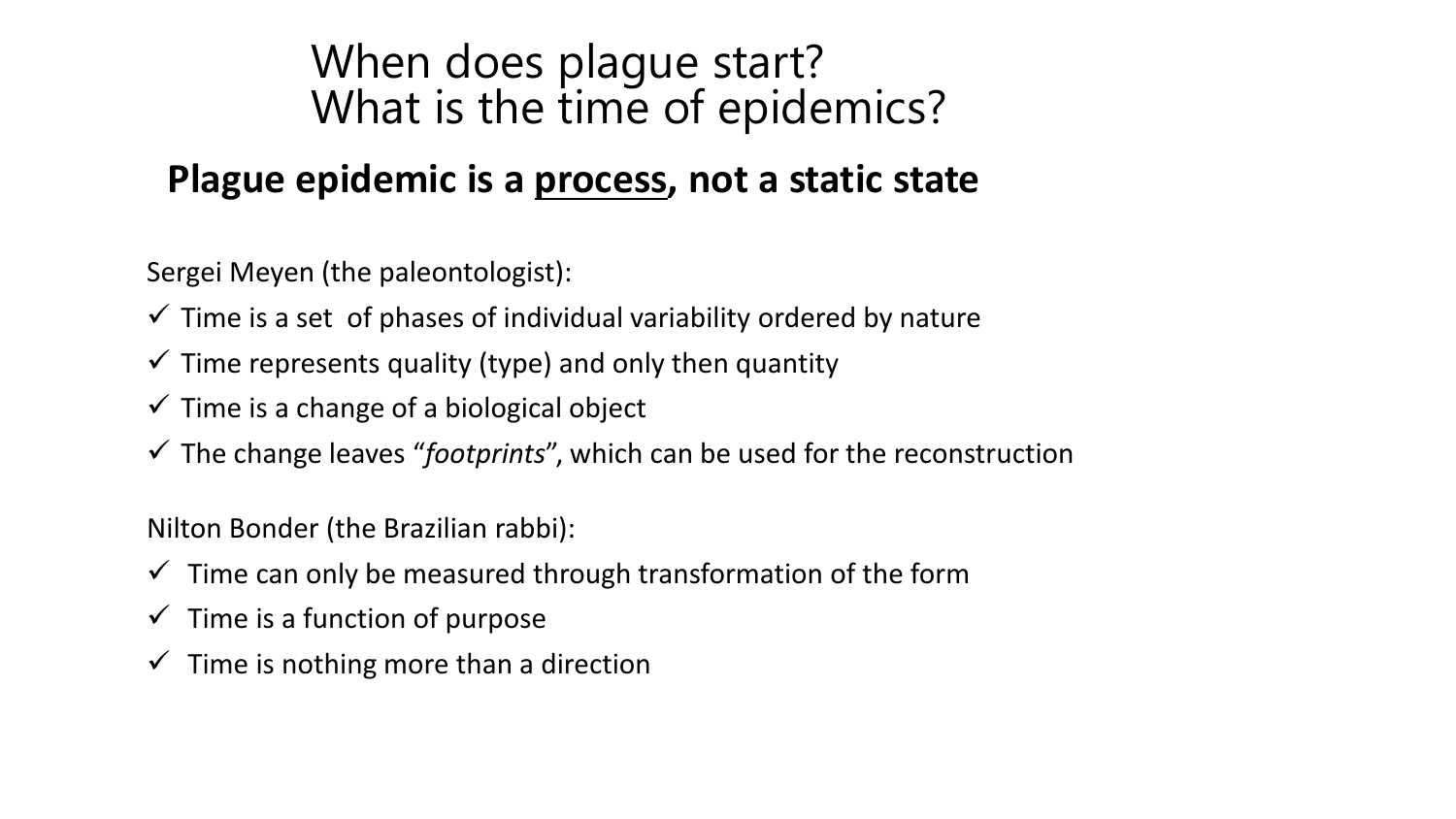## Ten stages (phases) "in the beginning" of Plague:

1) environmental disruption

2) change of ecological niche for keystone animal species

- 3) presence of vectors for transmission of the infection
- 4) critical rate of mixture of wild animals and their ectoparasites
- 5) epizooties among animals
- 6) microbial evolution leading to specific pathogenesis
- 7) climate change
- 8) invasion of alien species
- 9) social disturbance
- 10) manifested epidemics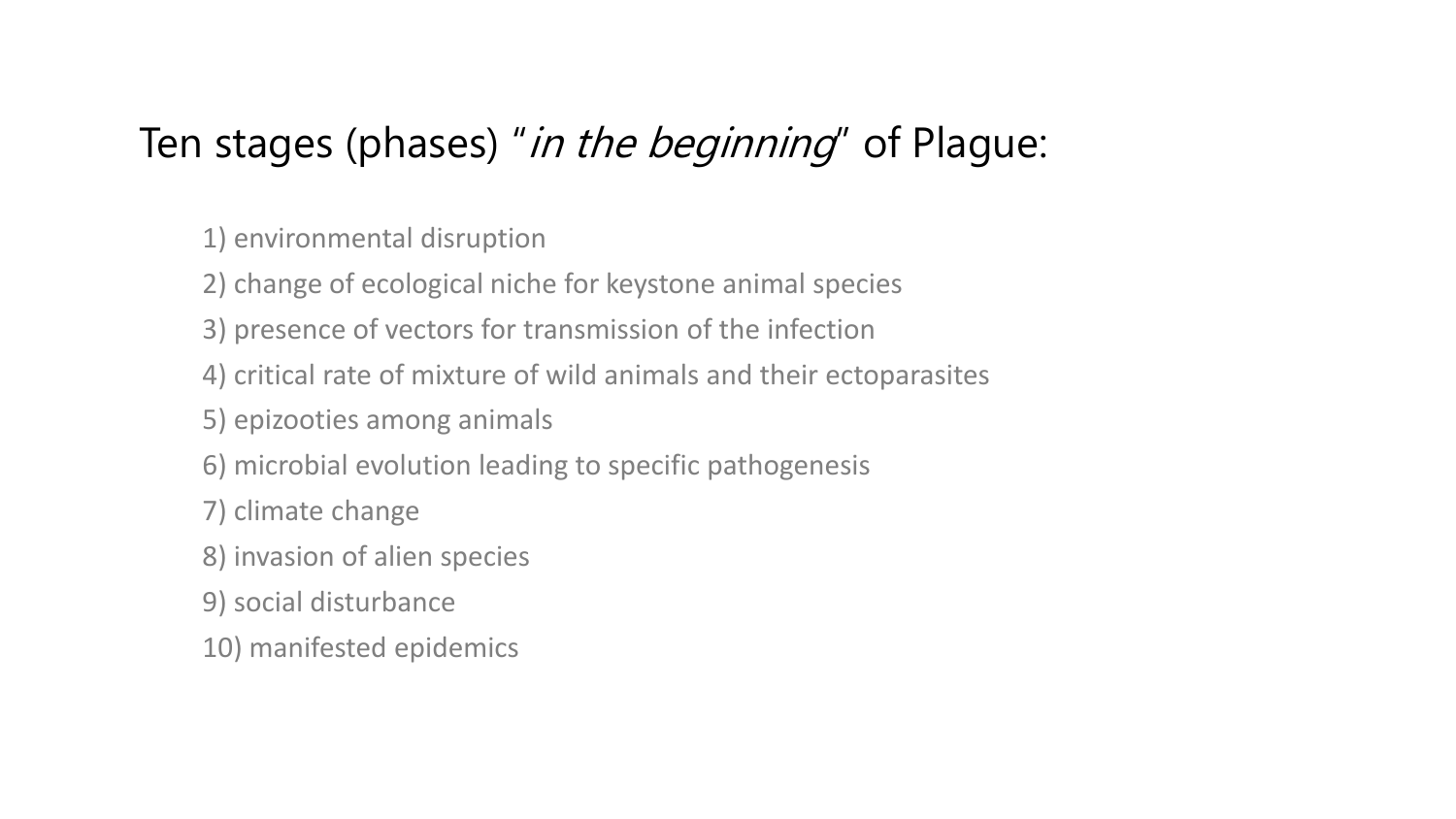#### Plague 1.

#### ENVIRONMENTAL CATASTROPHE

Bloody waters (DAM)

Exodus 7-21: "*The fish-life that was in the River died and the River became foul* "



#### A river in Siberia has turned red

https://www.npr.org/sections/thetwo-way/2016/09/08/493139519/a-siberian-river-has-mysteriouslyturned-blood-red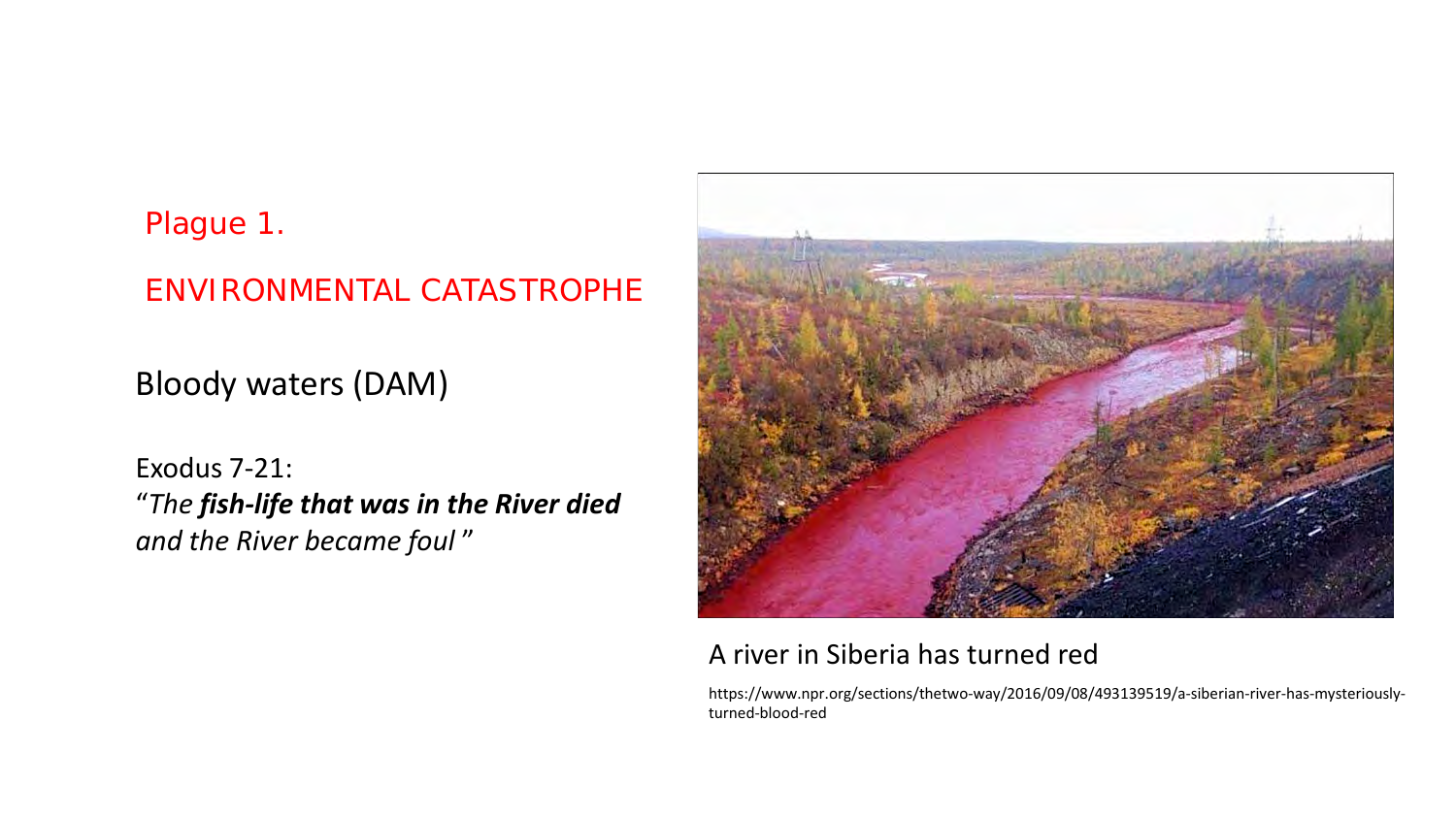### Plague 2. CHANGE OF ECOLOGICAL NICHE

Frogs (TZEFARDEA)

Exodus 8-2: "*The frog- infestation ascended and covered the land*…"



A migration of frogs before the earthquake in Sichuan province, China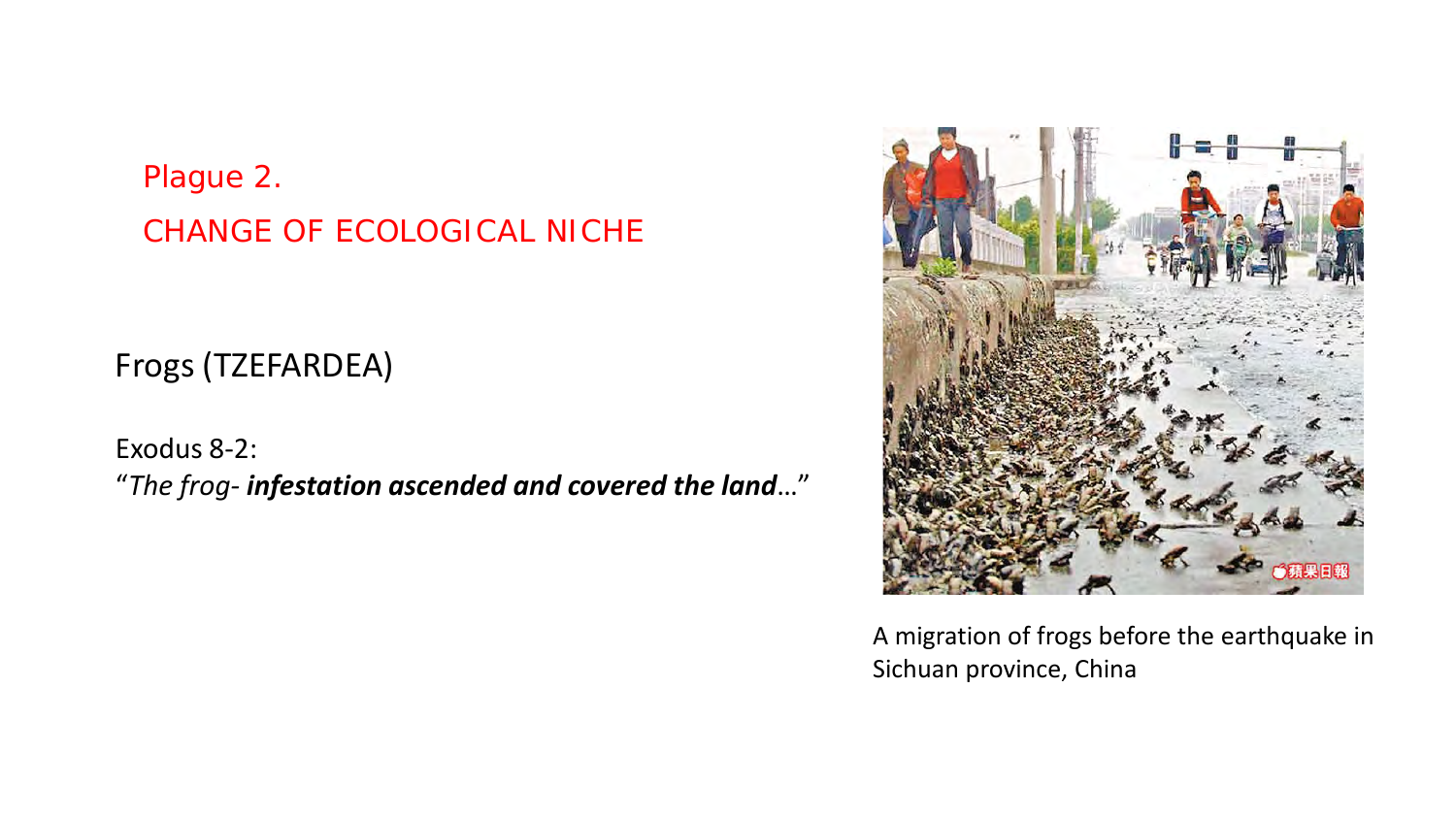#### Plague 3.

#### VECTORS OF INFECTION

Pest insects (KINIM)

Exodus 8-13: "*The lice -infestation was on man and beast; all the dust of the land became lice*"

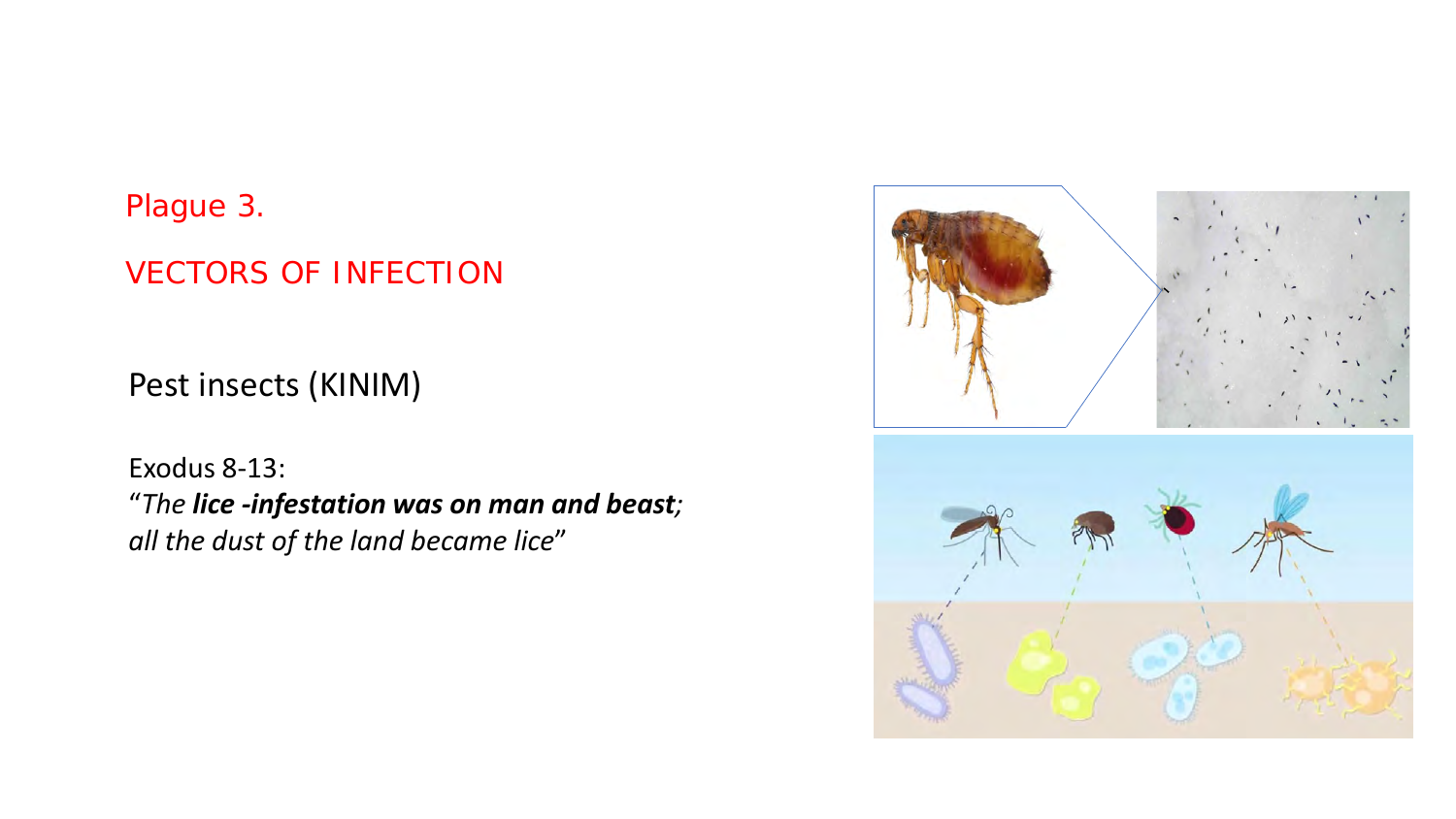#### Plague 4.

#### CHANGE OF BIODIVERSITY

Mixture of beasts (AROV)

Exodus 8-20: *"A severe swarm of wild beasts came … throughout the land of Egypt"*

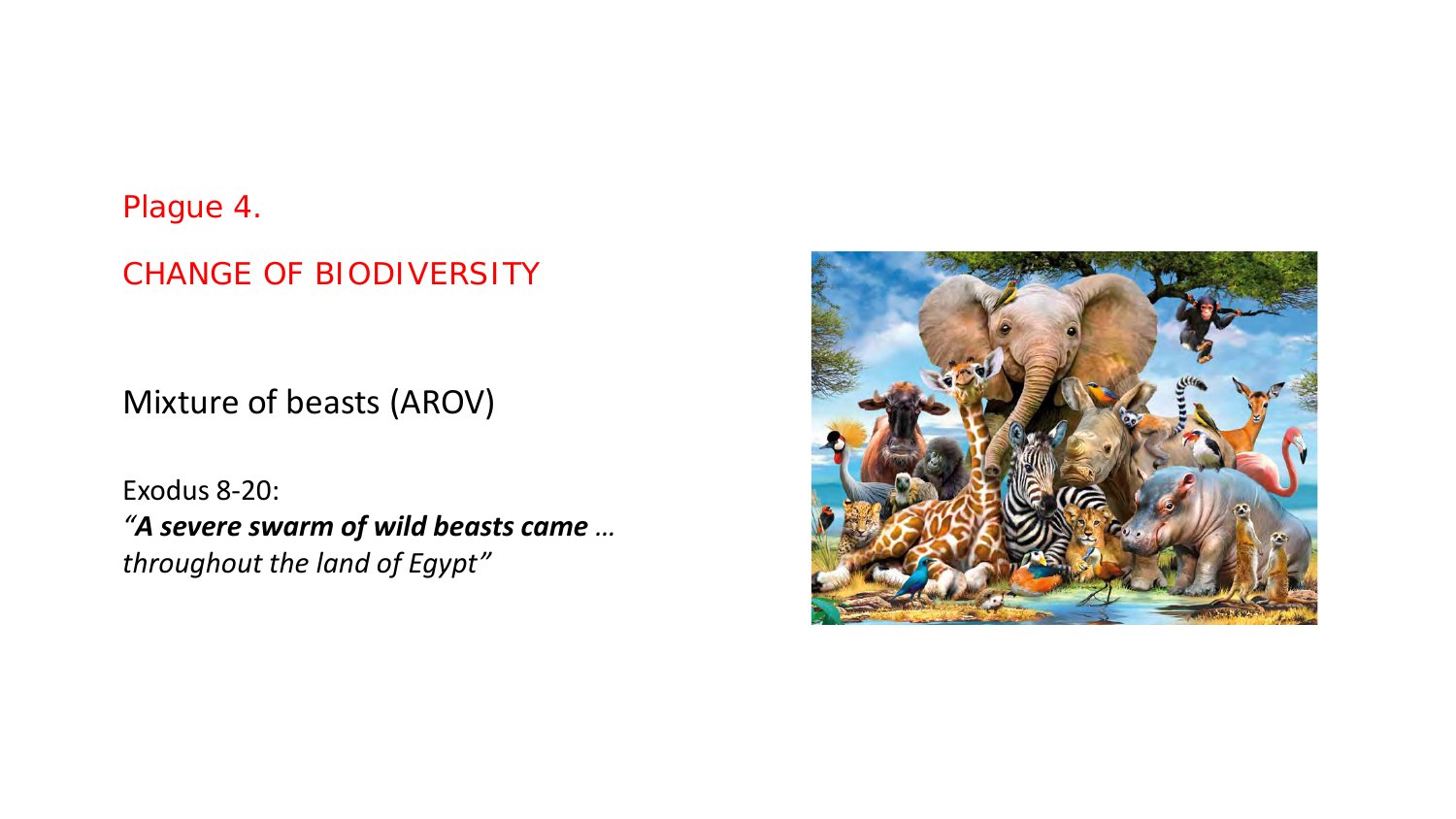#### Plague 5.

#### EPIZOOTIES AMONG ANIMALS

Pestilence (DEVER)

Exodus 9-6: "*All the livestock of Egypt died*"



Cattle dead from viral infection in South Africa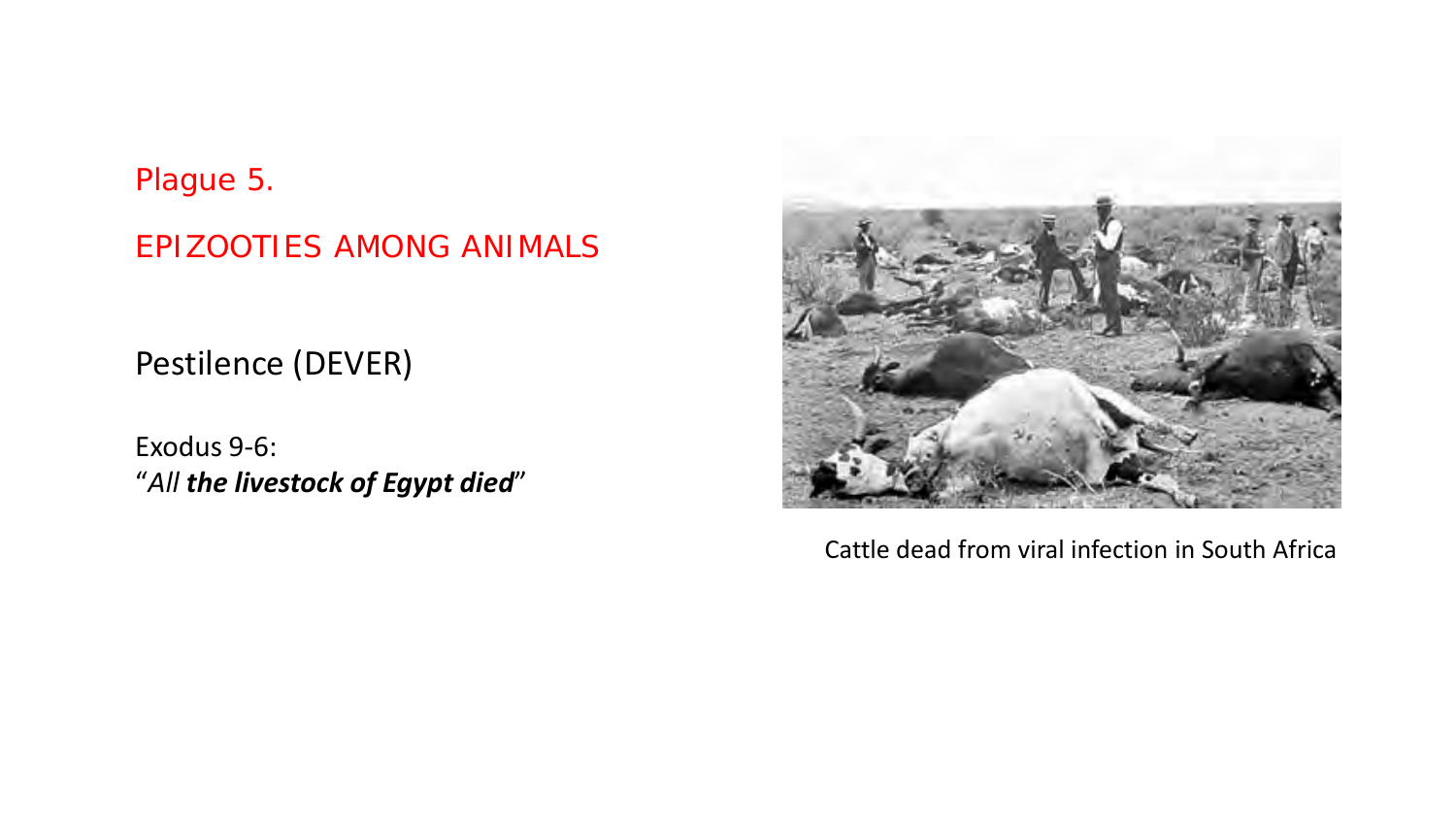#### Plague 6.

EVOLUTION OF PATHOGENESIS

Boils (SHEKHIN)

Exodus 9-9: *"It became boils and blisters, erupting on man and beast"*



Plague tissue necrosis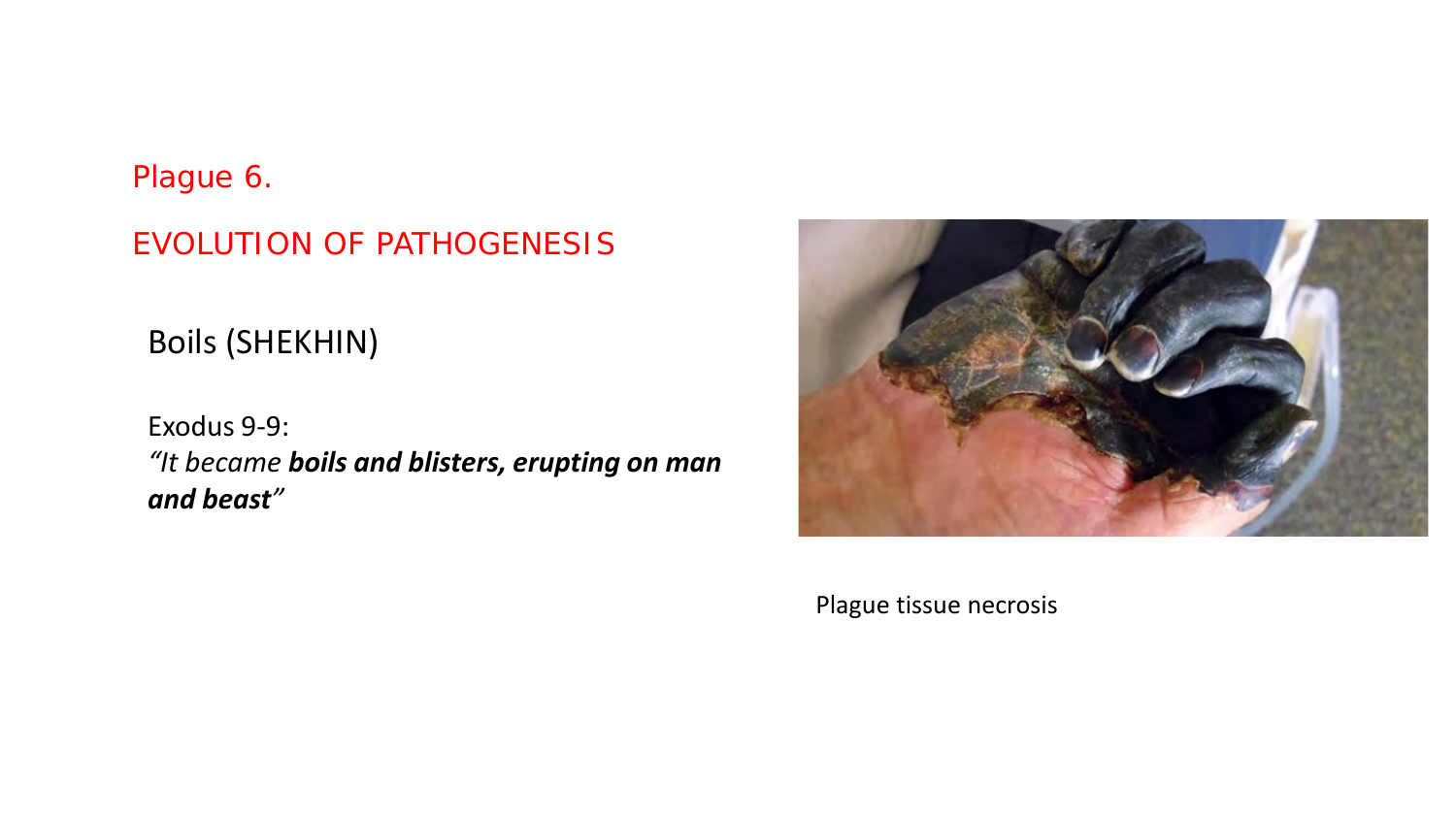#### Plague 7.

CLIMATE CHANGE

Hail (BARAD)

Exodus 9-17: *"Rain a very heavy hail, such as had never been in Egypt"*

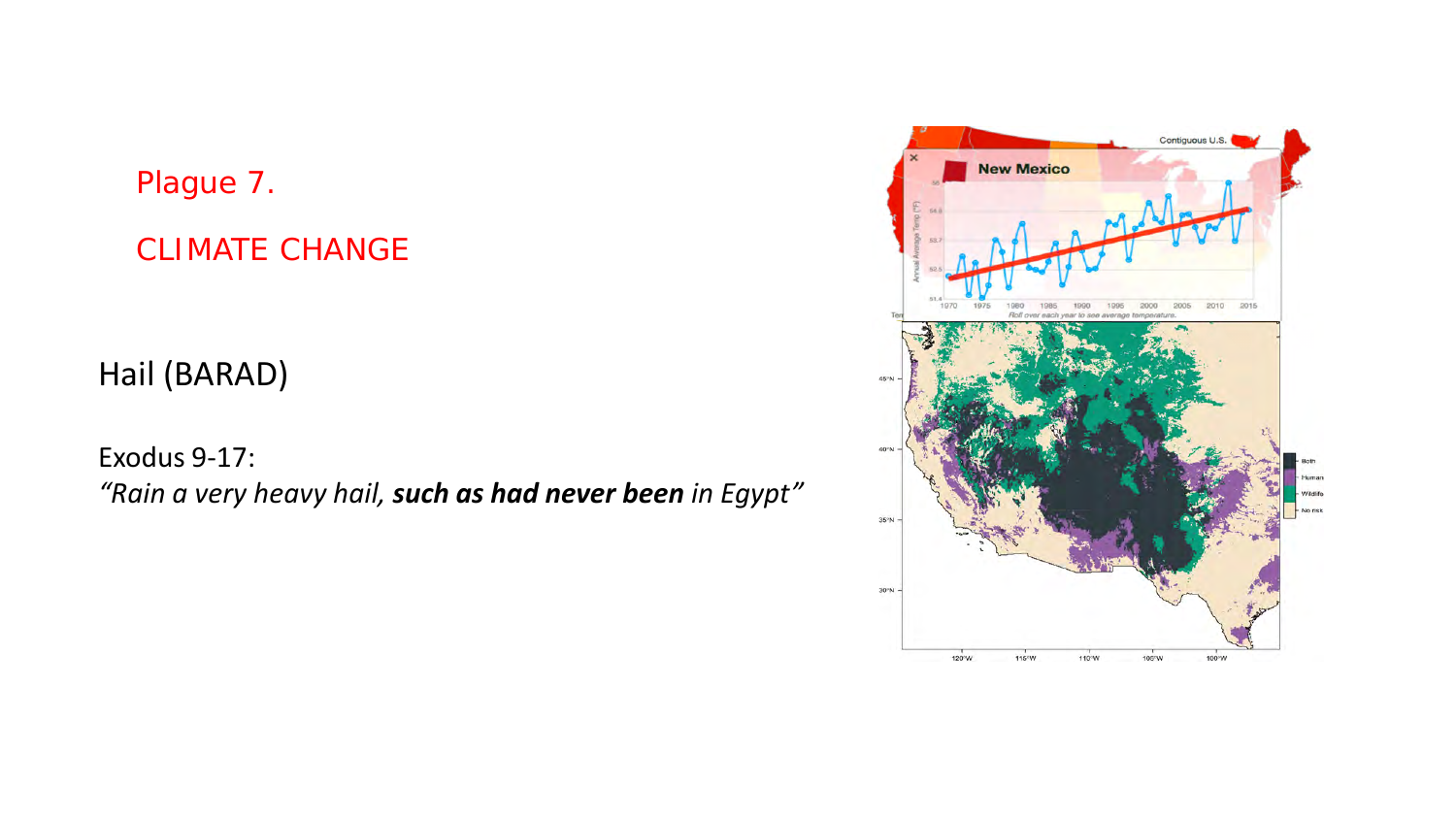Plague 8.

INVASION OF VECTORS

Locust (ARBEH)

Exodus 10-14: "*The locust-swarm ascended over the entire land of Egypt and it rested in the entire border of Egypt*"



Locust swarm (Saudi Arabia, 2019)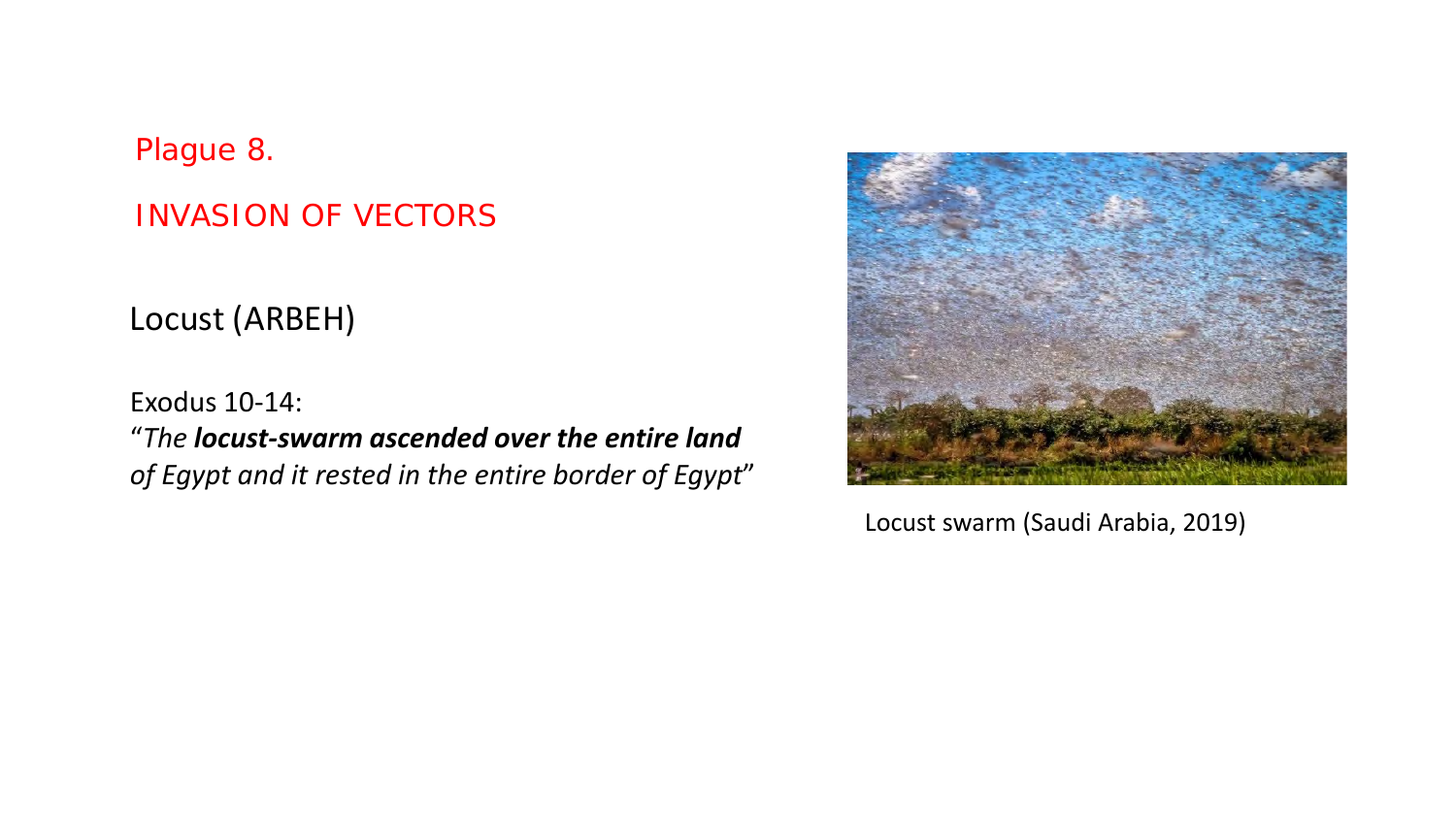#### Plague 9.

MENTAL BLINDNESS /SOCIETAL COLLAPSE

#### Darkness (CHOSHEKH)

Exodus 10-22: "*A thick darkness throughout the land of Egypt… No man could see his brother*"



"*Emotional plague is characterized by infectious, destructive emotional reactions, and like other plagues may be crippling and deadly*…" (Peter Crist 2008)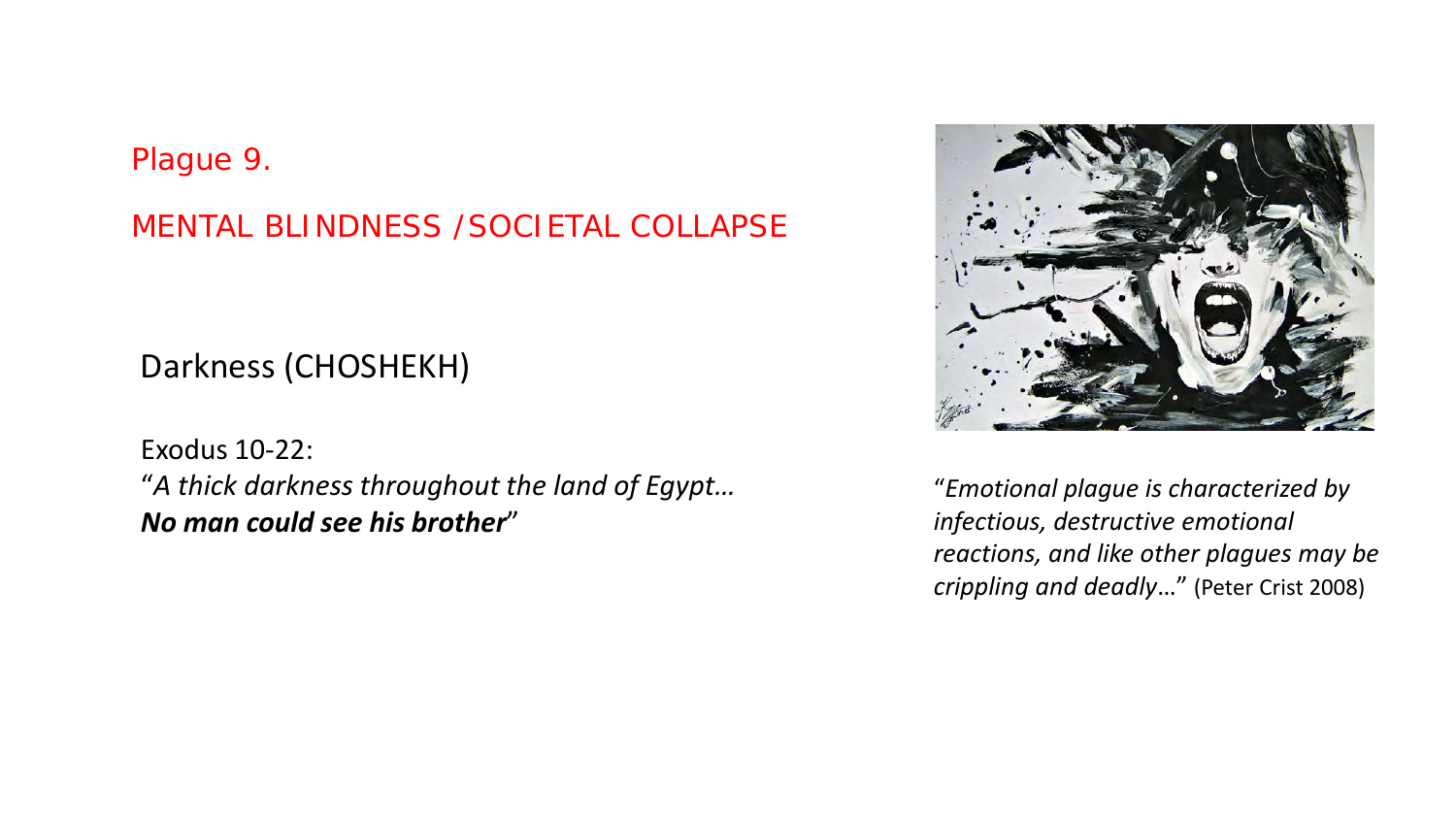#### Plague 10.

## EPIDEDMIC: DEATH OF IMMUNOLOGICALLY NAÏVE INDIVIDUALS

Death of the firstborns (MAKAT BECHOROT)

Exodus 12-30: "*There was not a house where there was no corpse*"



The 1918 flu epidemic killed as many as 10% of all young adults in the world